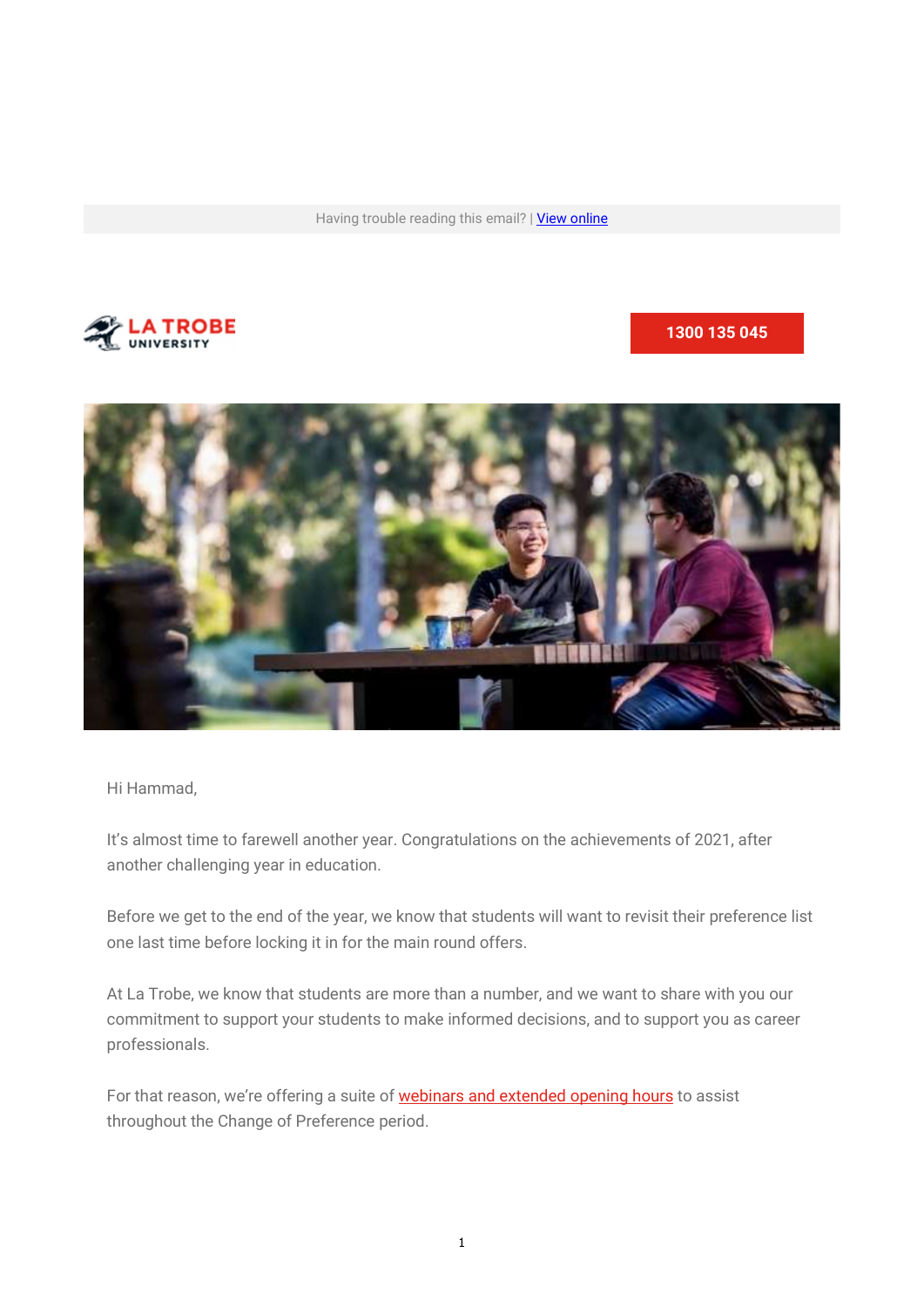Join our webinars on 16 and 17 December to discover discipline specific information, and pathway options. In addition, we'll discuss options for students that did not meet a prerequisite, or opted to complete an unscored VCE or VCAL in 2021.

For more advice, call our friendly team of experts on 1300 135 045. No matter how big or small your question, we're here to help.

Prefer La Trobe >



## New Diploma of Engineering Technology

Our new diploma provides an immersive introduction to the field of engineering and a pathway to one of two world-class engineering degrees. This adds to the suite of new diplomas introduced by La Trobe University.

**FIND OUT MORE >** 

# Undergraduate packaged offers available in 2022

La Trobe's undergraduate packaged offers provide students an alternative pathway to a Bachelor's degree. Students can add the packaged offer to their VTAC preference list, so while they study the Diploma, their spot in the Bachelor's degree is locked in.

See packaged courses  $\lambda$ 

## Prepare Accelerate – summer pathway program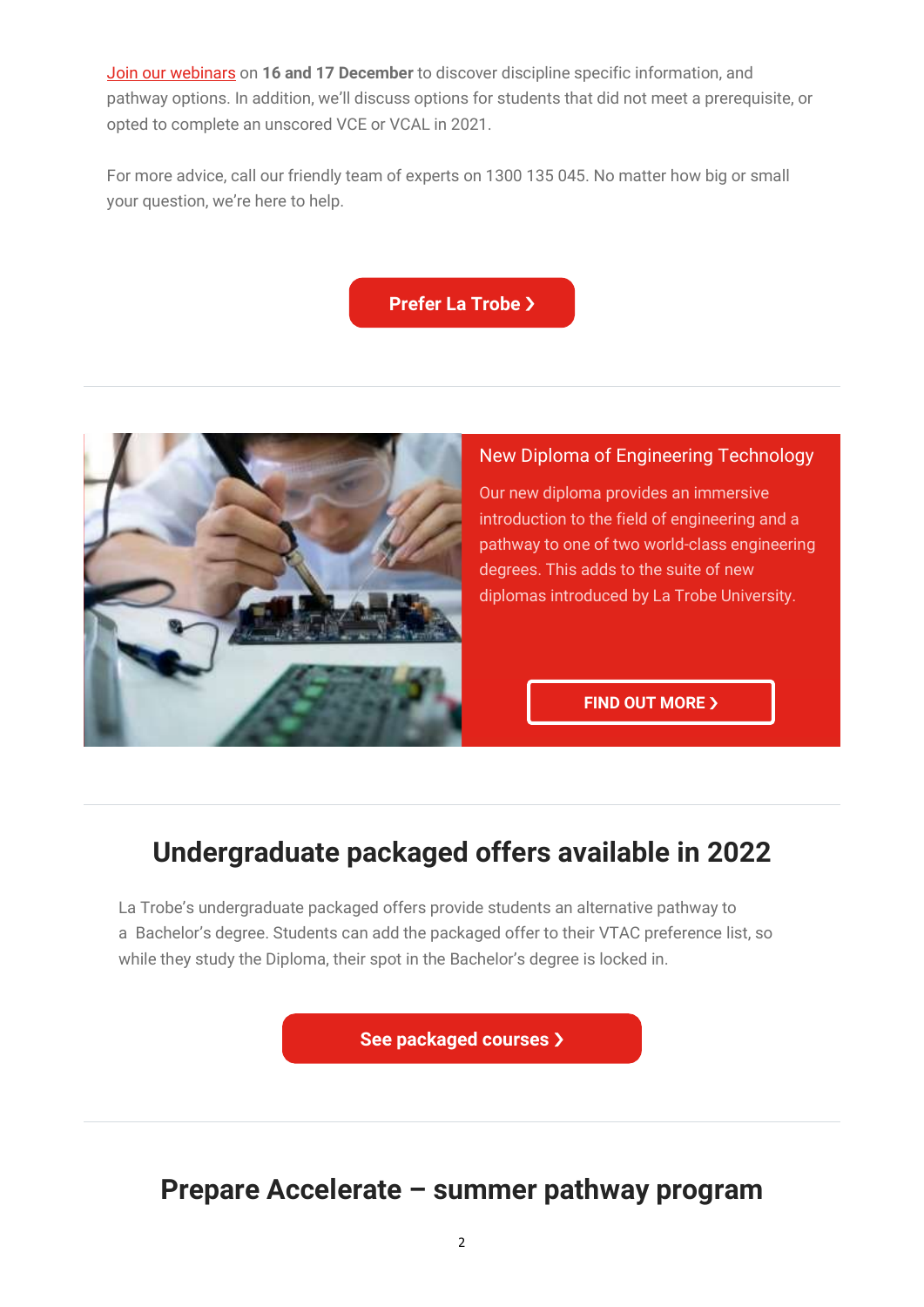Over summer, we'll be running a special version of our Prepare program, called Prepare Accelerate. If a student undertook VCE/HSC unscored, or didn't get the ATAR they were aiming for, Prepare Accelerate is here to get them back on track to start uni in Semester 1, 2022.

Students complete 3 micro subjects from 3 January to 15 February, taught entirely free and online in a supportive environment. We'll use their average grade to calculate a La Trobe Entrance Score for admission to our Diploma and Bachelor courses.



## In the news



## Future rural doctors take bold new step

Our first cohort of students in our end-to-end rural medicine program – the Bachelor of Biomedical Science (Medical) at Bendigo and Albury-Wodonga have graduated. The partnership established between La Trobe and the University of Melbourne in 2019 was designed to help solve the rural doctor shortage.





## Law student wins prestigious scholarship

La Trobe student and Aspire recipient Hannah Gandy will study law at University College London after winning the prestigious John Monash Scholarship. Last month Hannah was a finalist for another esteemed award – the Rhodes Scholarship – and also received a scholarship from the Order of Australia Association Foundation in 2019.

#### **KEEP READING >**



## La Trobe extends Optus partnership

La Trobe and Optus Enterprise have extended their 2016 partnership designed to support the Digital University of the Future. The extension will see a collective investment of \$6.8M over the next five years to develop a 5G Ideation Lab.

## KEEP READING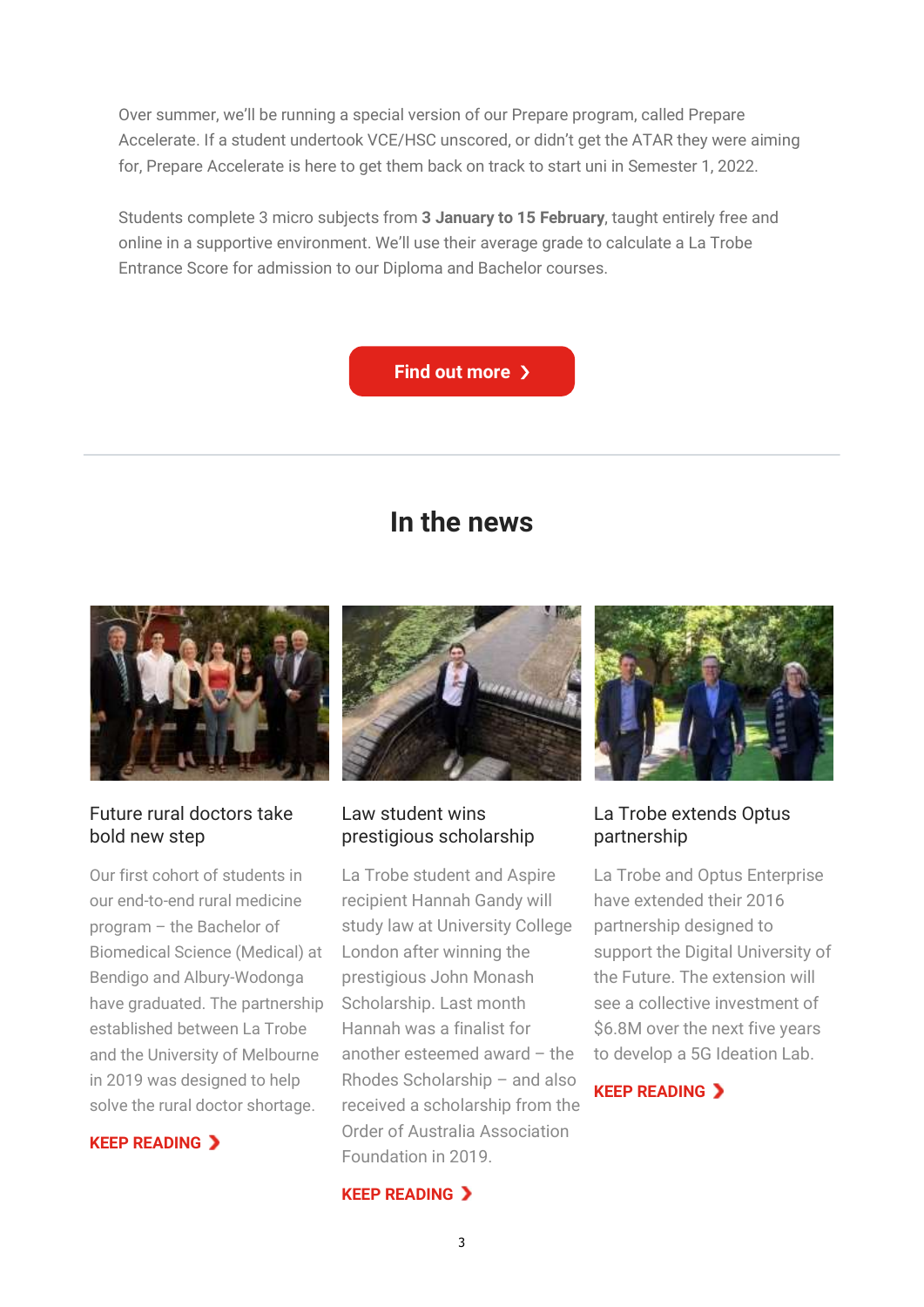

## Master of Teaching graduate shares his journey

Jarett Boorn graduated from Bendigo Senior Secondary College in 2015, achieving an ATAR of 97.2 and receiving a top science student award - all while caring for his mother, who lives with an acquired brain injury. After completing a Bachelor of Science and then Master of Teaching at La Trobe, Jarett landed his dream job as a physics and maths teacher at BSSC earlier this year.

"It was always my plan to go into teaching, but I wanted to complete a science degree first to build up my knowledge as much as I could. Science has always been my passion, and I love teaching. There's a shortage of science teachers, especially in regional areas, so it's great to be doing something I love while helping the community."